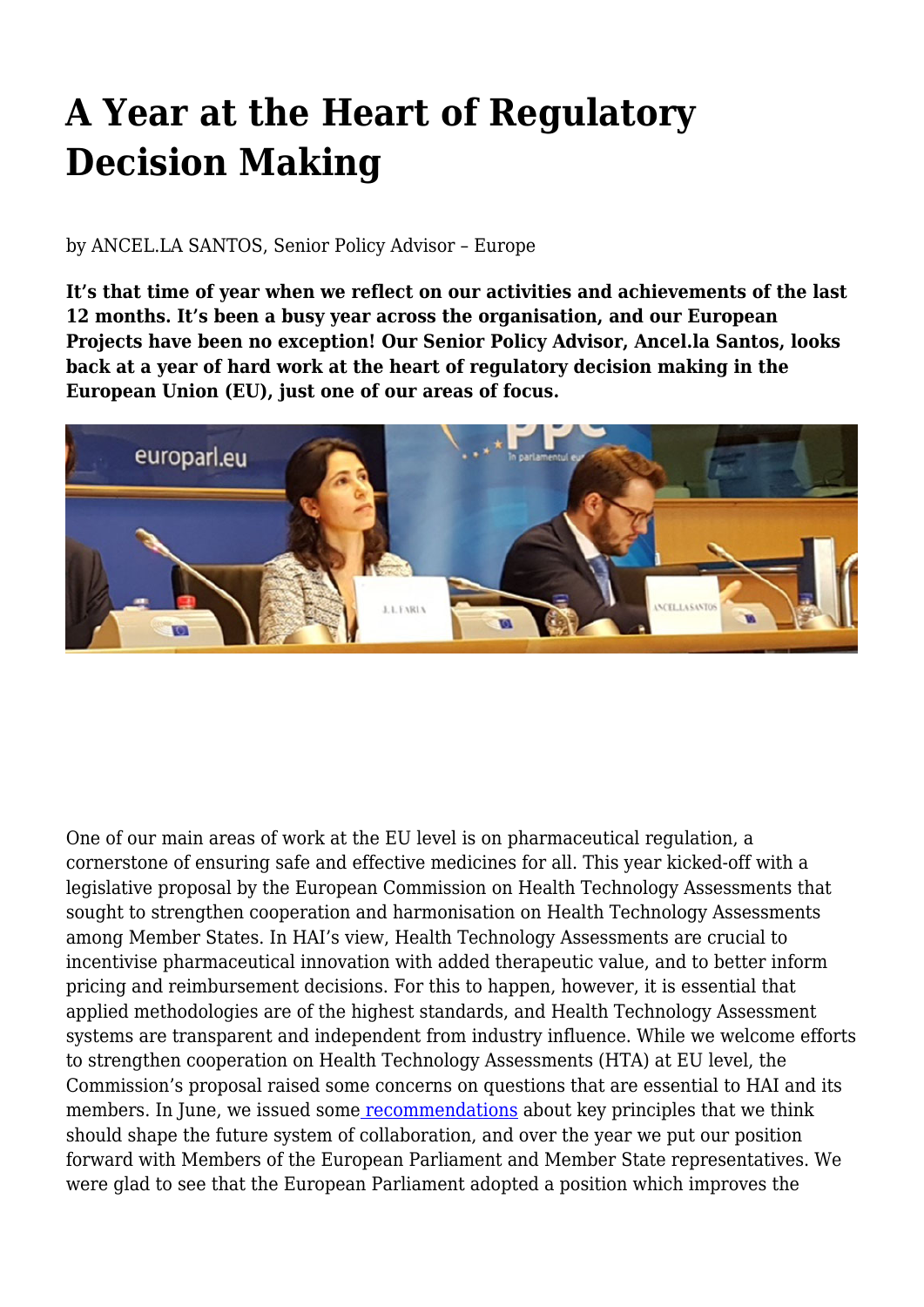Commission's proposal in a number of ways. Now we call for the Council to move the process along in the interest of patients and healthcare systems.

The voice of the patient, for example, is crucial to better understand the impact of disease and treatment expectations

The engagement of patients, consumers, and healthcare professionals in HTA processes is also essential. The voice of the patient, for example, is crucial to better understand the impact of disease and treatment expectations. At the same time, it is important to give the opportunity to other members of society to participate in HTA processes, like the discussions about the prioritisation of health technologies. After all, HTA is very much linked to the question about how to best distribute public resources. But for the engagement of patient and consumer groups to be optimal, it is important these processes are free of conflicts of interest and are transparent, so as to enhance public accountability. But it doesn't end there. Adequate methods should be in place so preferences and views of individual patients and consumers are captured in ways that a) take account of the scientific process and b) ensure they are representative of groups within the patient community, and society as whole. Any future collaboration on HTA at EU level should take these questions into account.

The current processes for patient and consumer engagement at EUnetHTA, and the HTA Network, have some way to go before they reach their potential. Engagement from Stakeholder Pool patient and consumer groups with the HTA Network should be more meaningful, and more formalised structures of engagement should be in place with EUnetHTA—it is important to enable a more regular and focused dialogue. Right now, it is not always clear to us which criteria and rules on conflicts of interest are applied when stakeholders are consulted in the various projects, although we welcome EUnetHTA's decision to set up task groups to address these questions. This year we had the opportunity to discuss the question of patient and consumer engagement at the EunetHTA Forum organised in May, where we were invited to participate in one of its panel sessions. We also contributed to the Consultation on 'Stakeholders Analysis', performed by EunetHTA's Work Package 2. Earlier in the year, we attended a very fruitful meeting organised by EUnetHTA with the patient and consumer group of the HTA Network Stakeholder Pool and the European Commission. The meeting offered an opportunity to convey some proposals from the group on prioritisation criteria for the selection of health technologies and principles for patient and consumer engagement—which were also presented at the HTA Network Meeting in February.

Our work at the European Medicines Agency (EMA) has also not slowed this year. HAI has been a long-standing member of the Patients' and Consumers' Working Party (PCWP). Membership at the PCWP gives us the opportunity to follow EMA initiatives more closely and bring the consumer voice to the table. All that was going on around Brexit meant that, this year, unfortunately, the number of PCWP meetings were reduced to two. However, we did have interesting discussions at the April and June meetings that we feel are important to